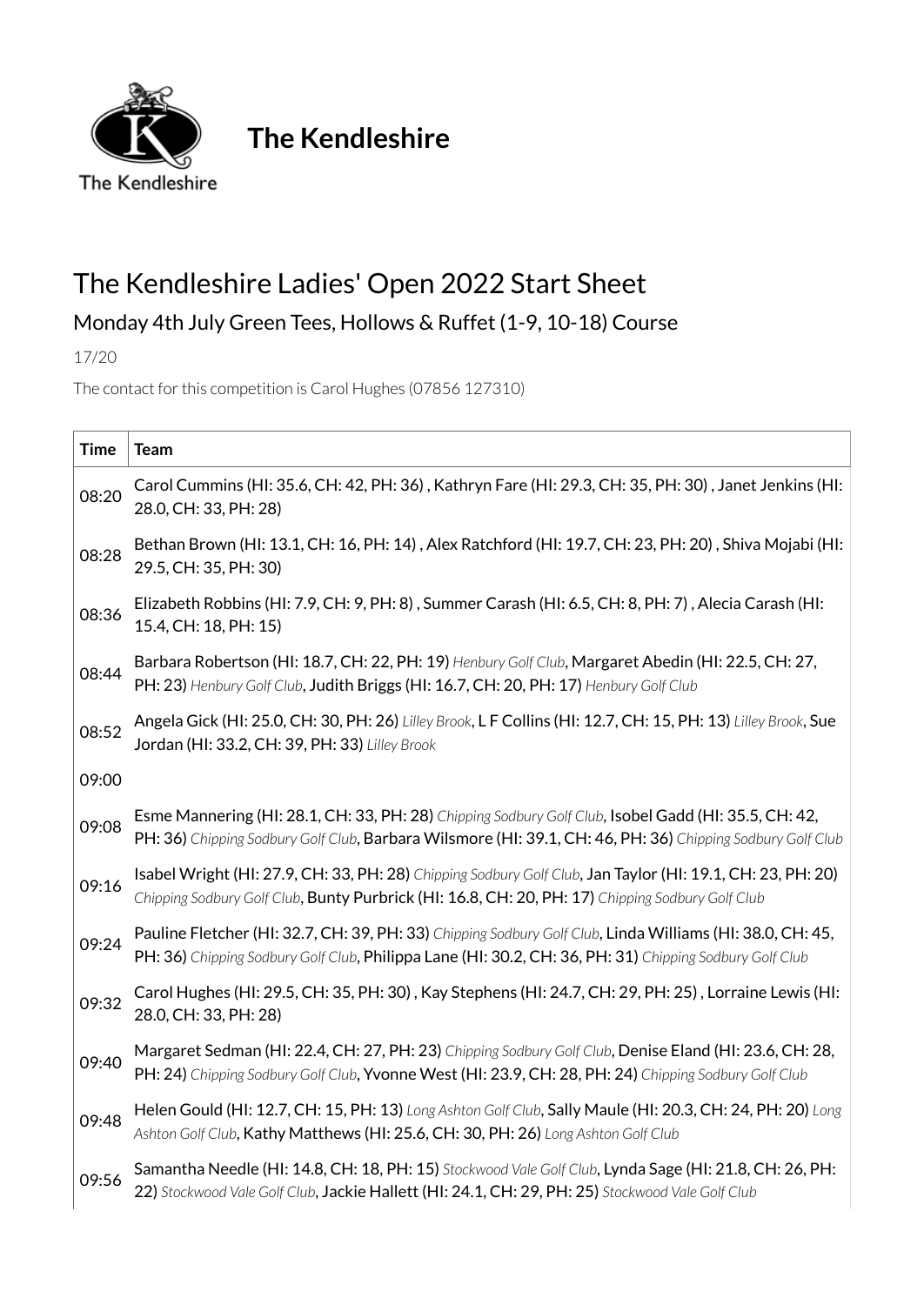| <b>Time</b> | <b>Team</b>                                                                                                                                                                                                                |
|-------------|----------------------------------------------------------------------------------------------------------------------------------------------------------------------------------------------------------------------------|
| 10:04       | Heather Earl (HI: 19.1, CH: 23, PH: 20), Tracey Ball (HI: 29.6, CH: 35, PH: 30), Valerie George (HI:<br>25.6, CH: 30, PH: 26)                                                                                              |
| 10:12       | Margaret Roberts (HI: 14.4, CH: 17, PH: 14) Cumberwell Park Golf Club, JACKIE BARTLEET (HI: 6.7, CH:<br>8, PH: 7) Cumberwell Park Golf Club, Gemma Slade (HI: 3.8, CH: 5, PH: 4) Cumberwell Park Golf Club                 |
| 10:20       | Michele Fairweather (HI: 25.8, CH: 31, PH: 26) Cumberwell Park Golf Club, Audrey Holland (HI: 20.1,<br>CH: 24, PH: 20) Cumberwell Park Golf Club, GILLIAN HOLDAWAY (HI: 24.2, CH: 29, PH: 25) Cumberwell<br>Park Golf Club |
| 10:28       | Karen Laughlin (HI: 9.9, CH: 12, PH: 10) TP Golf Club, Val Wilkinson (HI: 18.8, CH: 22, PH: 19) TP Golf<br>Club, Susan Tamblyn (HI: 15.2, CH: 18, PH: 15) TP Golf Club                                                     |
| 10:36       | Janice Griffiths (HI: 26.9, CH: 32, PH: 27), Lesley Willcox (HI: 36.0, CH: 43, PH: 36), L Lavender (HI:<br>13.7, CH: 16, PH: 14) Knowle Golf Club                                                                          |
| 10:44       | Cheryl Benson (HI: 32.0, CH: 38, PH: 32), Margaret May (HI: 32.6, CH: 39, PH: 33), Donna Sowden<br>(HI: 32.5, CH: 39, PH: 33)                                                                                              |
| 10:52       | Deborah Hill (HI: 23.1, CH: 27, PH: 23) Alexander Park Resort, Janet Hollingworth (HI: 28.3, CH: 34, PH:<br>29) Alexander Park Resort, Sally Woodward (HI: 20.6, CH: 24, PH: 20) Alexander Park Resort                     |
| 11:00       | Lynn Thornton (HI: 29.3, CH: 35, PH: 30) Kingsdown, Jan Scott (HI: 13.5, CH: 16, PH: 14) Kingsdown,<br>Carol Jones (HI: 15.2, CH: 18, PH: 15) Kingsdown                                                                    |
| 11:08       | Ita Blower (HI: 19.4, CH: 23, PH: 20) Kingsdown, Vivien Monument (HI: 12.6, CH: 15, PH: 13)<br>Kingsdown, Judith Priest (HI: 25.8, CH: 31, PH: 26) Kingsdown                                                               |
| 11:16       | Chris Barnes (HI: 20.8, CH: 25, PH: 21) Kingsdown, Lesley Hooper (HI: 14.0, CH: 17, PH: 14) Kingsdown,<br>Shane Lyon (HI: 22.7, CH: 27, PH: 23) Kingsdown                                                                  |
| 11:24       | Liz Arkell (HI: 26.9, CH: 32, PH: 27) Kingsdown, Lorraine Franklin (HI: 32.7, CH: 39, PH: 33) Kingsdown,<br>Annie Steedman (HI: 33.0, CH: 39, PH: 33) Kingsdown                                                            |
| 11:32       | Nadine Lunn (HI: 23.4, CH: 28, PH: 24), Rachel Hill (HI: 28.0, CH: 33, PH: 28), Kathryn Davies (HI:<br>27.8, CH: 33, PH: 28)                                                                                               |
| 11:40       | Susan Marilene Gray (HI: 28.1, CH: 33, PH: 28) Kingsdown, Do Comley (HI: 27.1, CH: 32, PH: 27)<br>Kingsdown, Nicky Benson (HI: 28.1, CH: 33, PH: 28) Kingsdown                                                             |
| 11:48       | Jan Kelly (HI: 17.5, CH: 21, PH: 18) Rushmore Golf Club, Sally Jones (HI: 17.1, CH: 20, PH: 17) Rushmore<br>Golf Club, Pat Bennett (HI: 19.3, CH: 23, PH: 20) Rushmore Golf Club                                           |
| 11:56       | Lin Wright (HI: 16.5, CH: 20, PH: 17) Tracy Park Golf Club, Maria Mee (HI: 22.3, CH: 26, PH: 22), Doris<br>Murrant (HI: 24.1, CH: 29, PH: 25)                                                                              |
| 12:04       | Helen Cole (HI: 16.2, CH: 19, PH: 16), Karen Preedy (HI: 10.8, CH: 13, PH: 11), Susan Lear (HI: 24.4,<br>CH: 29, PH: 25)                                                                                                   |
| 12:12       | Brenda Oxford (HI: 20.7, CH: 25, PH: 21), Rita New (HI: 16.6, CH: 20, PH: 17) Cleeve Hill, Amanda<br>Randall (HI: 30.2, CH: 36, PH: 31)                                                                                    |
| 12:20       | LO DALLOCCO (HI: 32.4, CH: 38, PH: 32) Farrington Park Golf Club, JACKIE WALKER (HI: 14.7, CH: 17,<br>PH: 14) Farrington Park Golf Club, MANDY HOBBS (HI: 14.8, CH: 18, PH: 15) Farrington Park Golf Club                  |
| 12:28       | WENDY BUTT (HI: 19.1, CH: 23, PH: 20) Farrington Park Golf Club, ANGELA HUDD (HI: 23.2, CH: 28,<br>PH: 24) Farrington Park Golf Club, Jackie Willcox (HI: 25.5, CH: 30, PH: 26) Farrington Park Golf Club                  |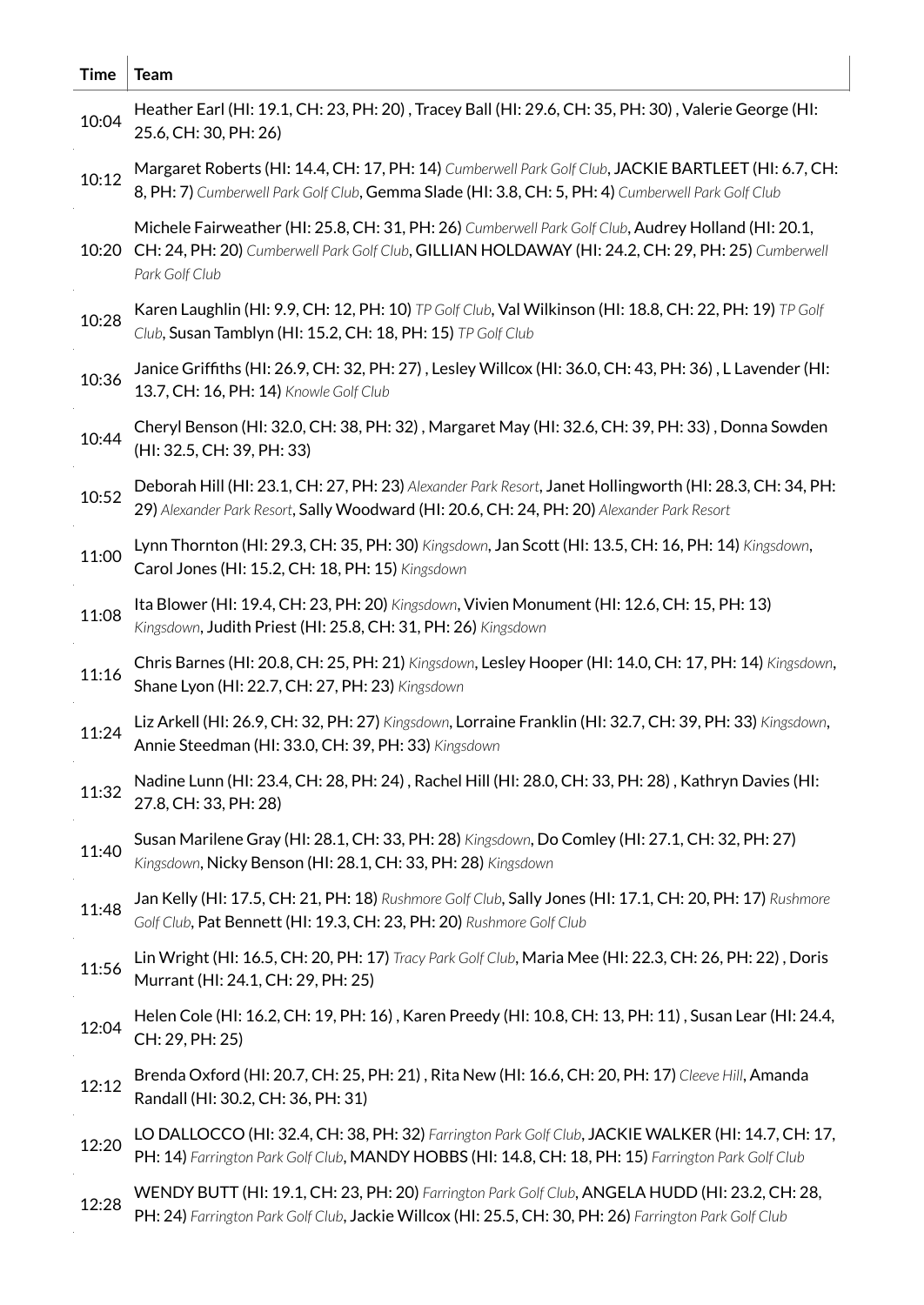| <b>Time</b> | <b>Team</b>                                                                                                                                                                                                               |
|-------------|---------------------------------------------------------------------------------------------------------------------------------------------------------------------------------------------------------------------------|
|             | June Symonds (HI: 17.2, CH: 20, PH: 17) Farrington Park Golf Club, SHARMAN BRADSHAW (HI: 26.3,<br>12:36 CH: 31, PH: 26) Farrington Park Golf Club, MARGARET SEERY (HI: 26.2, CH: 31, PH: 26) Farrington Park<br>Golf Club |
| 12:44       | MIN WOODWARD (HI: 30.2, CH: 36, PH: 31) Farrington Park Golf Club, Lally Gibson (HI: 22.7, CH: 27,<br>PH: 23) Farrington Park Golf Club, Carol King (HI: 16.9, CH: 20, PH: 17) Farrington Park Golf Club                  |
| 12:52       | Noelyn Allen (HI: 21.9, CH: 26, PH: 22) St Pierre, Beryl Young (HI: 20.5, CH: 24, PH: 20) St Pierre, Anne<br>Winter (HI: 20.2, CH: 24, PH: 20) St Pierre                                                                  |
| 13:00       | Elizabeth Cleary (HI: 23.0, CH: 27, PH: 23) St Pierre, Cheryl Stickler (HI: 25.6, CH: 30, PH: 26) St Pierre,<br>Caroline Bird (HI: 10.0, CH: 12, PH: 10) St Pierre                                                        |
| 13:08       | Kate Brown (HI: 16.1, CH: 19, PH: 16) North Wilts Golf Club, Catherine West (HI: 17.4, CH: 21, PH: 18)<br>North Wilts Golf Club, Sue Fisher (HI: 16.0, CH: 19, PH: 16) North Wilts Golf Club                              |
| 13:16       | RACHEL PAUL (HI: 13.9, CH: 16, PH: 14) The Bristol Golf Club, Barbara Lewis (HI: 13.1, CH: 16, PH: 14)<br>The Bristol Golf Club, nicola edwards (HI: 19.0, CH: 23, PH: 20) The Bristol Golf Club                          |
| 13:24       | Mary Brown (HI: 17.9, CH: 21, PH: 18) Lilley Brook, Alana Marsden (HI: 17.4, CH: 21, PH: 18) Lilley<br>Brook, Maureen Bell (HI: 20.0, CH: 24, PH: 20) Lilley Brook                                                        |
| 13:32       | Ann Way (HI: 23.7, CH: 28, PH: 24) Tracy Park Golf Club, Jacqueline McCarthy (HI: 25.6, CH: 30, PH: 26)<br>Tracy Park Golf Club, Sally Martin (HI: 29.3, CH: 35, PH: 30)                                                  |
| 13:40       | Sharon Moore (HI: 16.2, CH: 19, PH: 16) Minchinhampton Golf Club, Liz Sandilands (HI: 7.1, CH: 8, PH: 7)<br>Minchinhampton Golf Club, Wendy Bond (HI: 6.1, CH: 7, PH: 6) Minchinhampton Golf Club                         |
| 13:48       | Julie Morris (HI: 31.3, CH: 37, PH: 31) Cotswold Hills Golf Club, Alison Shergold (HI: 24.4, CH: 29, PH:<br>25) Cotswold Hills Golf Club, Lesley Buck (HI: 29.0, CH: 34, PH: 29) Cotswold Hills Golf Club                 |
| 13:56       | Janet Frost (HI: 20.3, CH: 24, PH: 20) Henbury Golf Club, Wendy Edgell (HI: 17.2, CH: 20, PH: 17)<br>Henbury Golf Club, Kim Durbin (HI: 9.4, CH: 11, PH: 9) Henbury Golf Club                                             |
| 14:04       |                                                                                                                                                                                                                           |
| 14:12       | Jenny Garland (HI: 19.1, CH: 23, PH: 20), Danielle Williams (HI: 7.3, CH: 9, PH: 8) Long Ashton Golf Club,<br>Sally Miller (HI: 11.6, CH: 14, PH: 12) Long Ashton Golf Club                                               |
| 14:20       | Julie Pullen (HI: 11.3, CH: 13, PH: 11) Broome Manor Golf Club, Marion James (HI: 20.0, CH: 24, PH: 20)<br>Broome Manor Golf Club, Anna Poon (HI: 24.0, CH: 28, PH: 24) Broome Manor Golf Club                            |
| 14:28       | Alison Hawkins (HI: 38.1, CH: 45, PH: 36), Christine Cooney (HI: 33.4, CH: 40, PH: 34), Julie Flowers<br>(HI: 39.3, CH: 47, PH: 36)                                                                                       |
| 14:36       | Jackie Nicholson (HI: 19.5, CH: 23, PH: 20) Brickhampton Court, Susan Blackwell (HI: 20.0, CH: 24, PH:<br>20) Brickhampton Court, Eileen Martin (HI: 7.3, CH: 9, PH: 8) Cotswold Hills Golf Club                          |
| 14:44       | Suki Clark (HI: 16.0, CH: 19, PH: 16) Brickhampton Court, Joanne Ellis (HI: 18.4, CH: 22, PH: 19)<br>Brickhampton Court, Mhairi Chapman (HI: 7.7, CH: 9, PH: 8) Brickhampton Court                                        |
| 14:52       | Karen Bowers (HI: 15.2, CH: 18, PH: 15), Sophie Perks (HI: 12.4, CH: 15, PH: 13), Elkie Sheppard (HI:<br>21.5, CH: 25, PH: 21)                                                                                            |
| 15:00       | Paula Crabtree (HI: 9.3, CH: 11, PH: 9) Bristol & Clifton Golf Club, Louise Church (HI: 5.2, CH: 6, PH: 5)<br>Henbury Golf Club, Susan Ellis (HI: 9.9, CH: 12, PH: 10) Bristol & Clifton Golf Club                        |
|             |                                                                                                                                                                                                                           |